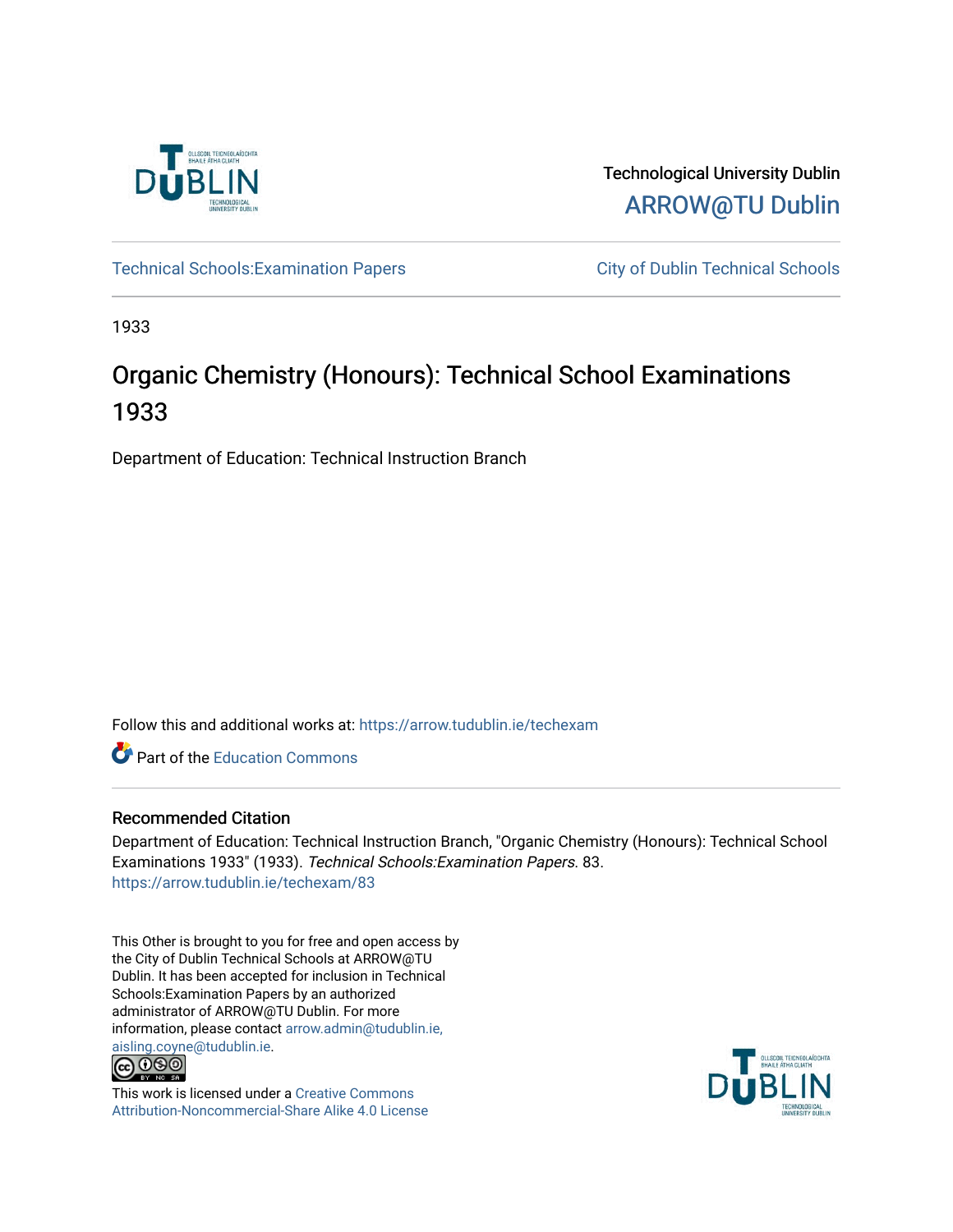## **COURSES IN APPLIED CHEMISTRY.**

n

b

**AN ROINN OIDEACHAIS.** (47)<br> **(Department of Education.)** 

**BRAINSE AN CHEARD-OIDEACHAIS. (Technical Instruction Branch.)** 

TECHNICAL SCHOOL EXAMINATIONS. 1933.

### **ORGANIC CHEWISTRY, (Honours.)**

*Wednesday,* &fay **31st-7** *p.nz. to* **10** *p.m.* 

Examiner-A. G. G. LEONARD, Esq., PH.D., F.R.C.SC.I., F.I.C.

Co-Examiner-SEOSAMH Ó CIARDHUBHÁIN, M.SC.

#### **GENERAL INSTRUCTIONS.**

You are carefully to enter on the Answer Book and Envelope supplied your Examination Number and the subject of examination, but you are not to write your name on either. No credit will be given for any Answer Book upon which your name is written, or upon which your Examination Number is not written.

You must not have with you any book, notes, or scribbling paper.

You are not allowed to write or make any marks upon **your** paper of questions.

You must not, under **any** circumstances whatever, **speak**  to or communicate with another candidate; and no explanation of the subject of the examination may be asked for or given.

You must remain seated until your answer-book has been taken up, and then leave the examination-room quietly. You will not be permitted to leave before the expiration of half an hour from the beginning of **the**  examination, and will not be re-admitted after having once left the room.

If you break any of these rules, or **use** any unfair means, you are liable to be dismissed **from** the examination, anil your examination may **be** cancelled by the Department.

*Three hours are allowed for this paper. Answer-books, tendess previously given up, will be collected at* 10 *p.m.*